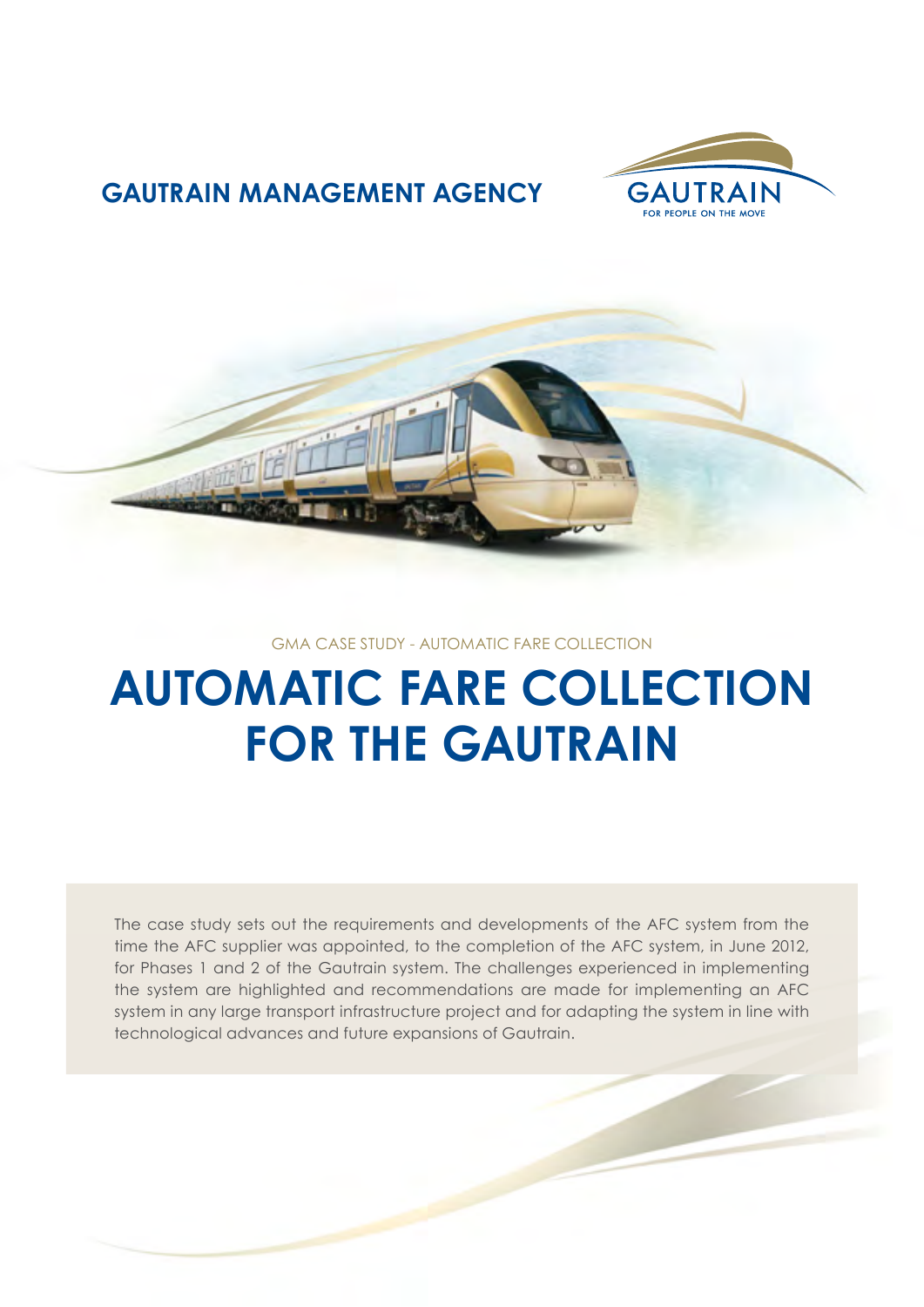## **HIGHLIGHTS**

## **THE CHALLENGE**

The collection of income from passengers on the Gautrain has depended on implementing an effective automatic fare collection (AFC) system. The AFC system forms the interface between the Gautrain rapid rail service and its users and is the means through which revenue is collected from passengers. Fare adjustments are implemented as part of the AFC system and are used as a form of demand management as well as to implement overall fare increases.

## **THE OUTCOME**

The AFC system was developed and installed according to pre-determined specifications and has been functioning successfully since 2010. The system complied with all the requirements as set out in Schedule 1 Part 1 and Schedule 1 Part 2 of the Concession Agreement (CA) and additional user-friendly features were introduced over time. The success of the AFC system was largely the result of the close cooperation between the Gauteng Provincial Government (GPG) and the Concessionaire in its roll-out.



## **1. HOW IT ALL STARTED**

The Gautrain Project was announced as a Blue IQ project in 2000 and officially approved by the Gauteng Provincial Government (GPG) in 2001.

As a Blue IQ project, the primary aim of the Gautrain Project was to stimulate economic growth in Gauteng through enhancing infrastructure development and creating employment. The further aim was to alleviate

the traffic congestion on roads between Johannesburg and Tshwane by promoting public transport as an alternative to private vehicle usage.

The Gautrain Project is a public private partnership (PPP) between the Gauteng Provincial Government (GPG) as the public partner and the Concessionaire (Bombela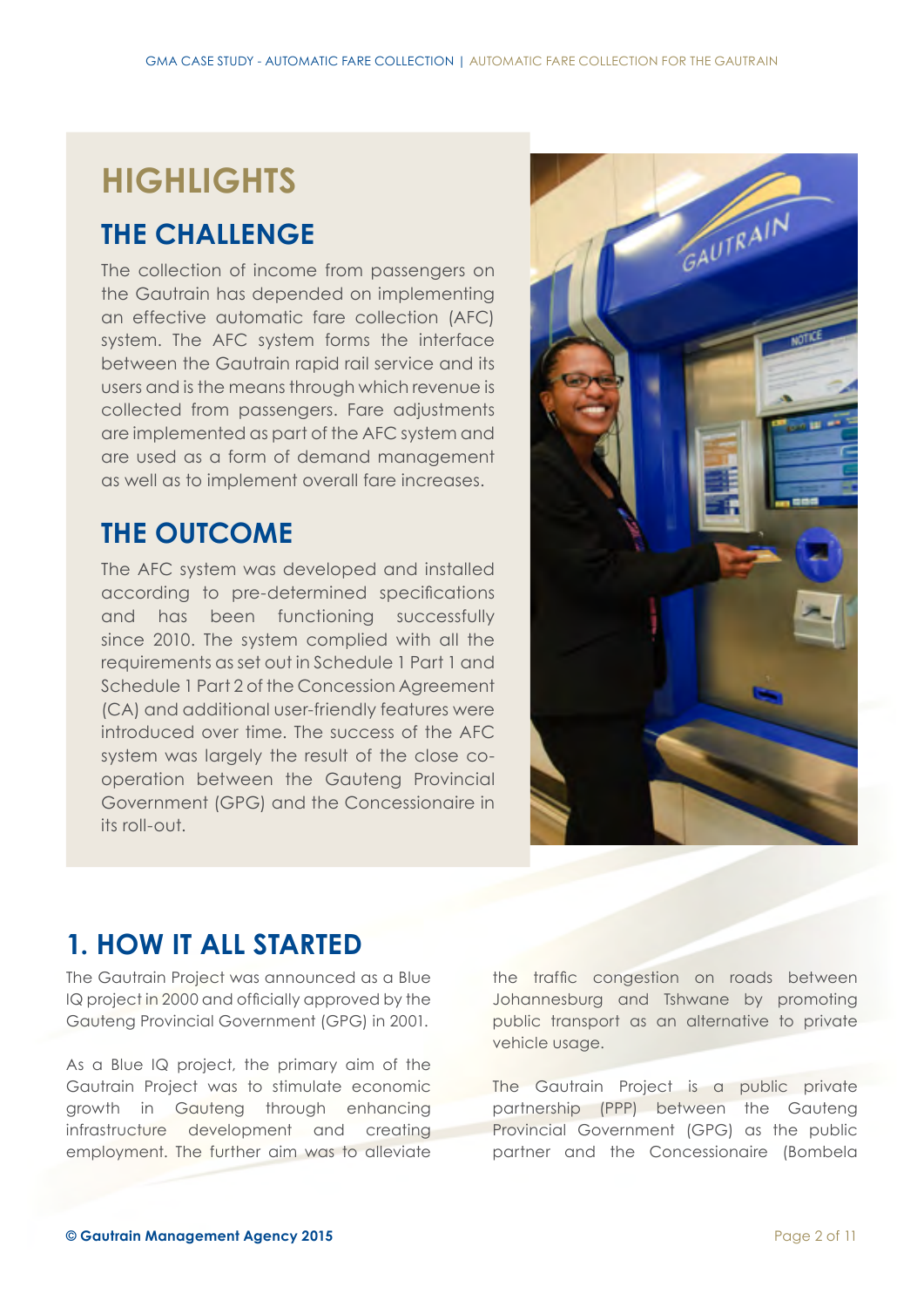and its subsidiaries) as the private partner. The relationship between the partners and the rights and duties of each partner are governed by the terms and conditions contained in the Concession Agreement (CA) between the partners.

A highly efficient, as well as user-friendly, automatic fare collection (AFC) system had to be developed in order to promote Gautrain as a viable alternative to private modes of transport.

The case study sets out the development and requirements of the AFC system from the time the AFC specification was developed, to the completion of the AFC system, in June 2010, for Phases 1 and 2 of the Gautrain system. Thales Group, as an AFC supplier, was appointed during the first half of 2007. The challenges experienced in implementing the system are highlighted and recommendations are made for implementing an AFC system in any large transport infrastructure project and for adapting the system in line with technological advances and future expansions of Gautrain.

## **2. FACING THE CHALLENGE**

The money spent and all the effort that went into making the Gautrain Project a reality, from the first feasibility studies and plans to the completion of the rail, the stations, the parking areas, the buses and the trains, would have been of little value, if a successful automatic fare collection (AFC) system had not been developed to put Gautrain into revenue generating service. The AFC system forms the interface between the Gautrain service and its users and is the means through which revenue is collected from the operation of Gautrain.

Fare adjustments, as a function of the AFC system, are used as a form of demand management as well as to implement annual fare increases

*"The AFC system forms the interface between the Gautrain rapid rail service and its users and is the means through which revenue is collected from the operation of Gautrain."*

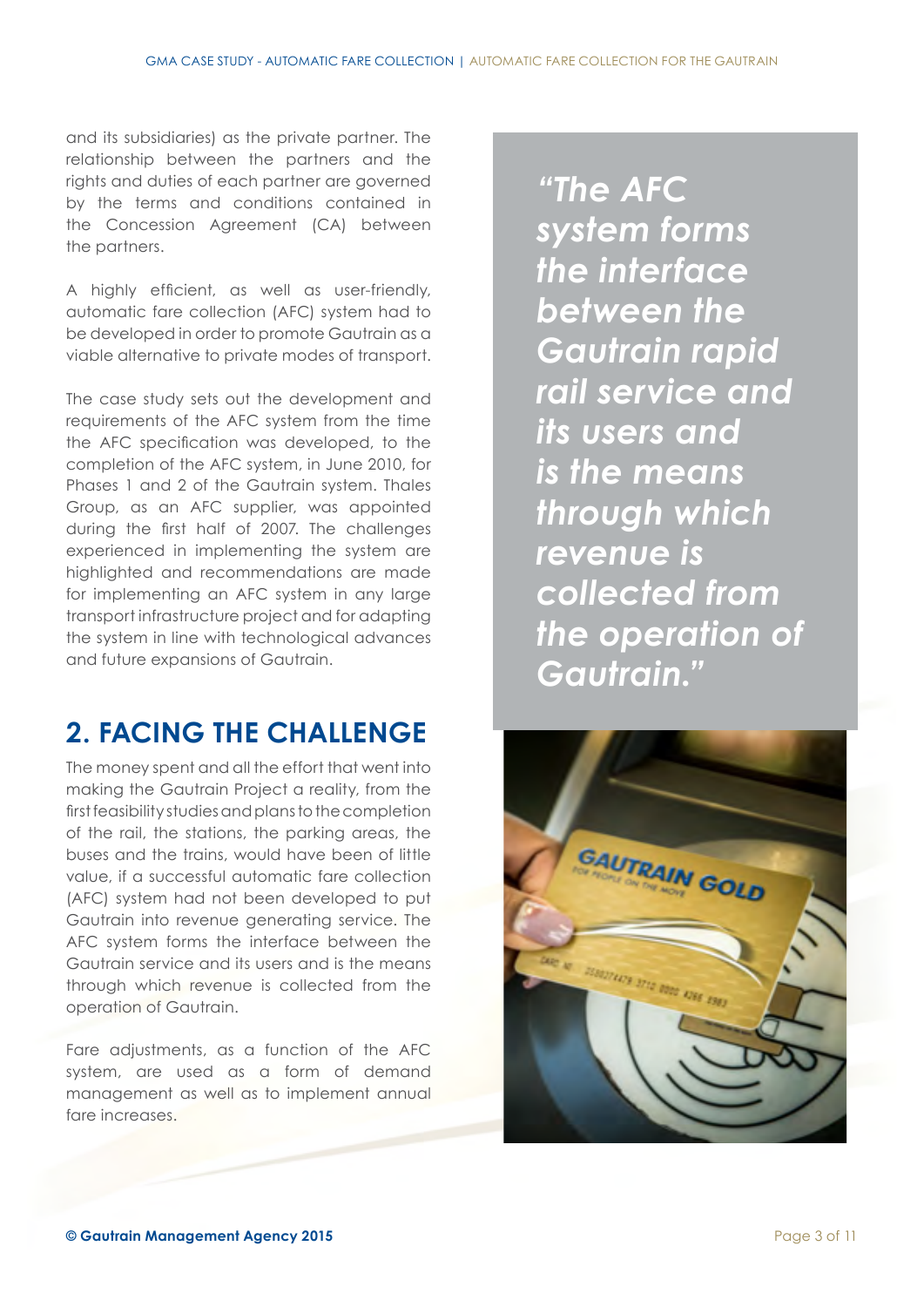Whereas numerous stakeholders were involved in all the aspects of Gautrain, only a few stakeholders were directly involved in the AFC system:

- The Gauteng Provincial Government (GPG) as the owner of the Project and the public partner in the PPP Project;
- The Department of Transport (DoT);
- The Concessionaire, the Bombela Consortium and its subsidiaries, from mid-2005, as the preferred bidder and then as the private partner in the PPP;
- The Gautrain Management Agency (GMA) appointed as a statutory agency in 2006 to manage the Gautrain Project from the beginning of the operational phase onwards;
- Thales Group, the AFC Supplier; and
- Current and potential passengers.

Several factors had to be considered and steps implemented to create an efficient AFC system for Gautrain. These are listed below and discussed in the next section:

- Scope of the Project;
- Responsibility for AFC within the PPP setup;



- Essential requirements for a rapid rail AFC system;
- Stringent testing procedures;
- Safety and security requirements;
- User-friendly requirements;
- Revenue management and fare optimisation; and
- Technological evolution and migration to ticketing compliant with EMV standards.

## **3. GRAPPLING WITH THE ISSUES**

#### Scope of the Project

There are currently two main lines on the Gautrain system: a North-South line from Hatfield to Park Station, and an East-West line from O.R. Tambo International Airport to Sandton Station (via Malboro).

The system was commissioned in two phases, 1 and 2. Phase 1 includes stations at Sandton, Marlboro, Rhodesfield and O.R. Tambo International Airport. Phase 1 was operational by June 2010. In Phase 2 the system was extended from Sandton to Rosebank and Park Station – in Johannesburg – and from Midrand to Centurion, Pretoria and Hatfield. Phase 2 became operational in June 2012.

Phases 1 and 2 comprise 10 stations in total. This means that the AFC installations had to be implemented on 10 sites. The AFC system furthermore had to integrate ticketing procedures for the trains, buses and parking facilities. There were a total of 9 car parks (O.R. Tambo does not have a Gautrain car park) and 125 buses for Phases 1 and 2.

#### Responsibility for AFC within the PPP setup

In accordance with the specifications in Schedule 1 Part 1 and Part 2 of the CA, it was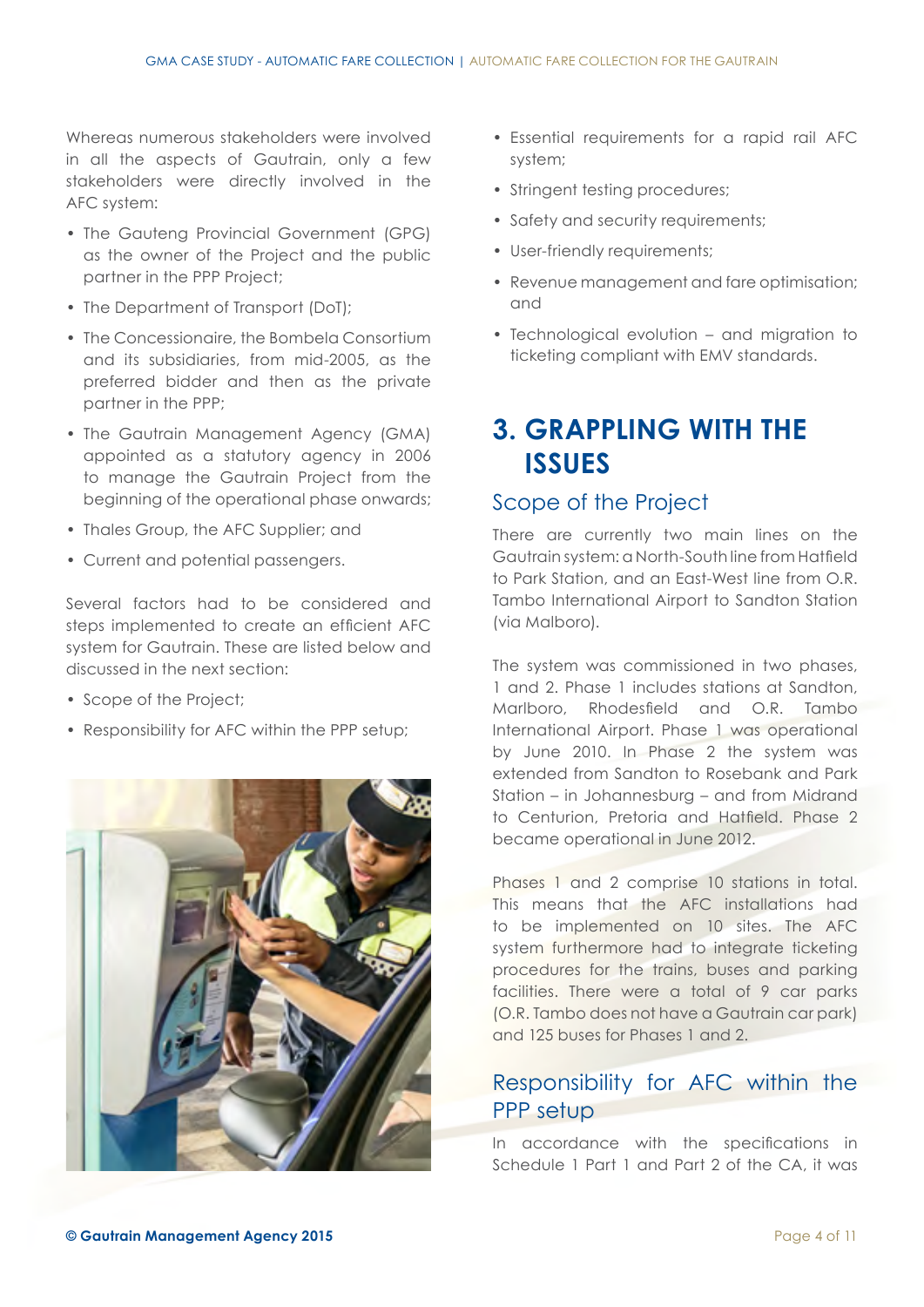the duty of the Concessionaire to supply an AFC system that complied with the requirements as set out in the specifications.

Thales, a reputable international supplier of AFC systems, as well as many other diverse electronic systems, was appointed to design, install and commission the Gautrain AFC system through an intermediary. The GPG fulfilled an oversight and assurance role through its agency, the Gautrain Management Agency (GMA).

#### Essential requirements for a rapid rail AFC system

The requirements for the Gautrain AFC system, as set out in Schedule 1 Part 1 of the CA, can be summed up as follows:

- The fare collection system: The system had to cater for regular commuters, as well as occasional users, and had to make provision for both the airport passenger service and the general passenger service. The system had to ensure integration of the rail service, the dedicated feeder, bus services and the parking services. The system had to comply with international standards and had to be electronically based and auditable. This meant that the system had to be linked to a management information system (MIS) that would provide information on ticket sales and actual passenger trips.
- The access control system: The system had to operate in a closed environment, where access to and exit from any of the services would be gained by means of a valid ticket. The facilities had to be aesthetically pleasing and merge well with the facilities where they were installed, without compromising their functional performance.
- Automatic fare collection: Prior to the development of Gautrain, fare collection for modes of public transport was largely paper based or media based. Contactless Smartcards (CSC) (for payment purposes) were prescribed for the Gautrain system. The

cards had to comply with all the relevant ISO standards, namely ISO 14443 A and B, ISO 10373 and IS0 7816. The cards are subject to the relevant policies of the South African banks and the South African Reserve Bank (SARB). The cards developed for Gautrain had an electronic purse (e-purse) application, in that value could be loaded onto the cards as needed and the cards could be re-used over and over again to pay for Gautrain services. The e-purse facility had to be CEPS (Common Electronic Purse Standard) compatible.

• Ticket issuing, vending and verification: Machines had to be installed for the automatic vending and sale of tickets at outlets, including outlets at the rail stations and offsite. The ticket-vending machines had to accept credit and debit cards, as well as cash. The number of ticket-vending machines installed at a station had to satisfy international standards for queuing. The ticket-issuing system also needed to be auditable.

The key feature of the system implemented for Gautrain is the use of a 100% contactless fare media operation. This was done through the introduction of the Gautrain Gold Card and contactless access gates.

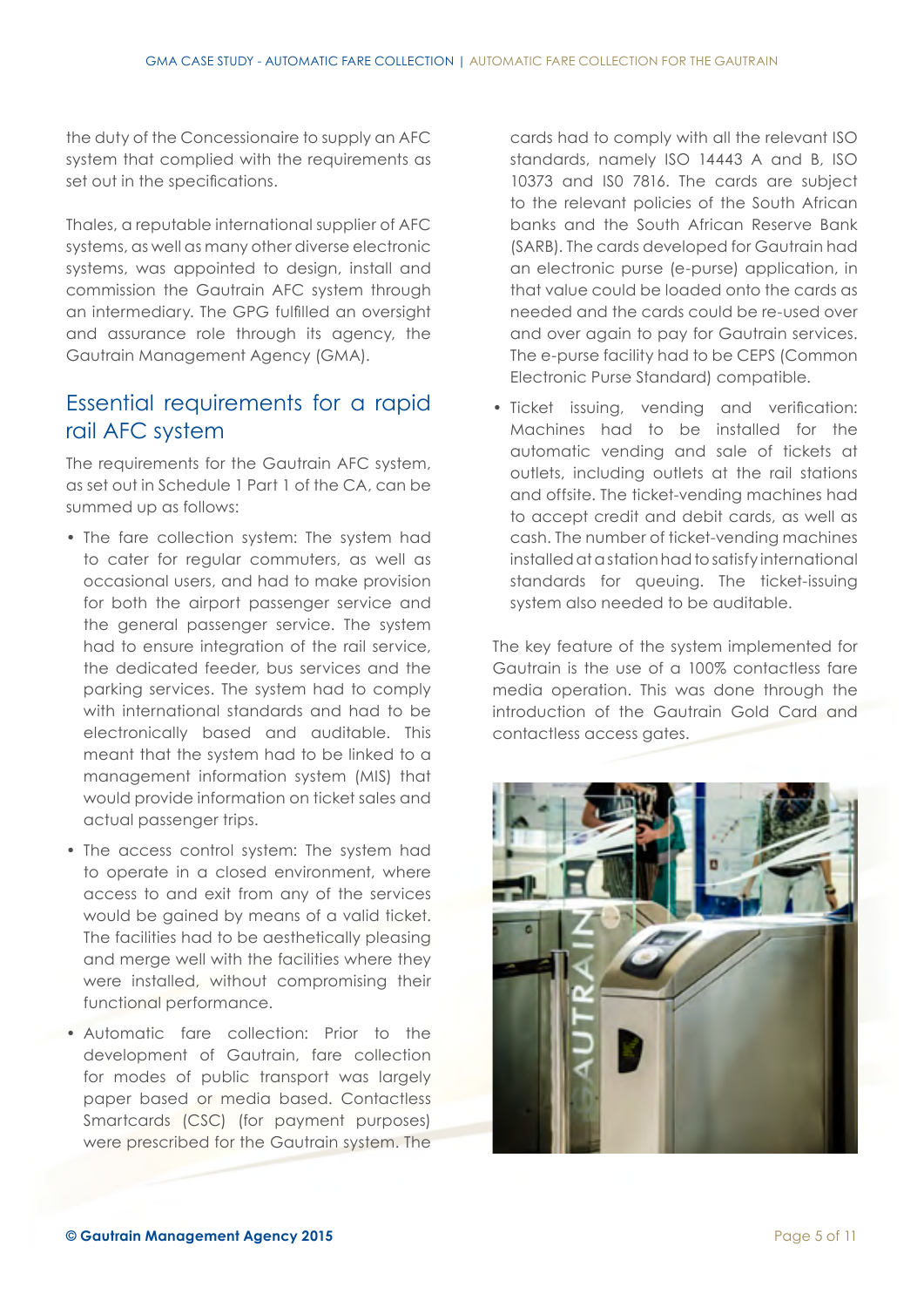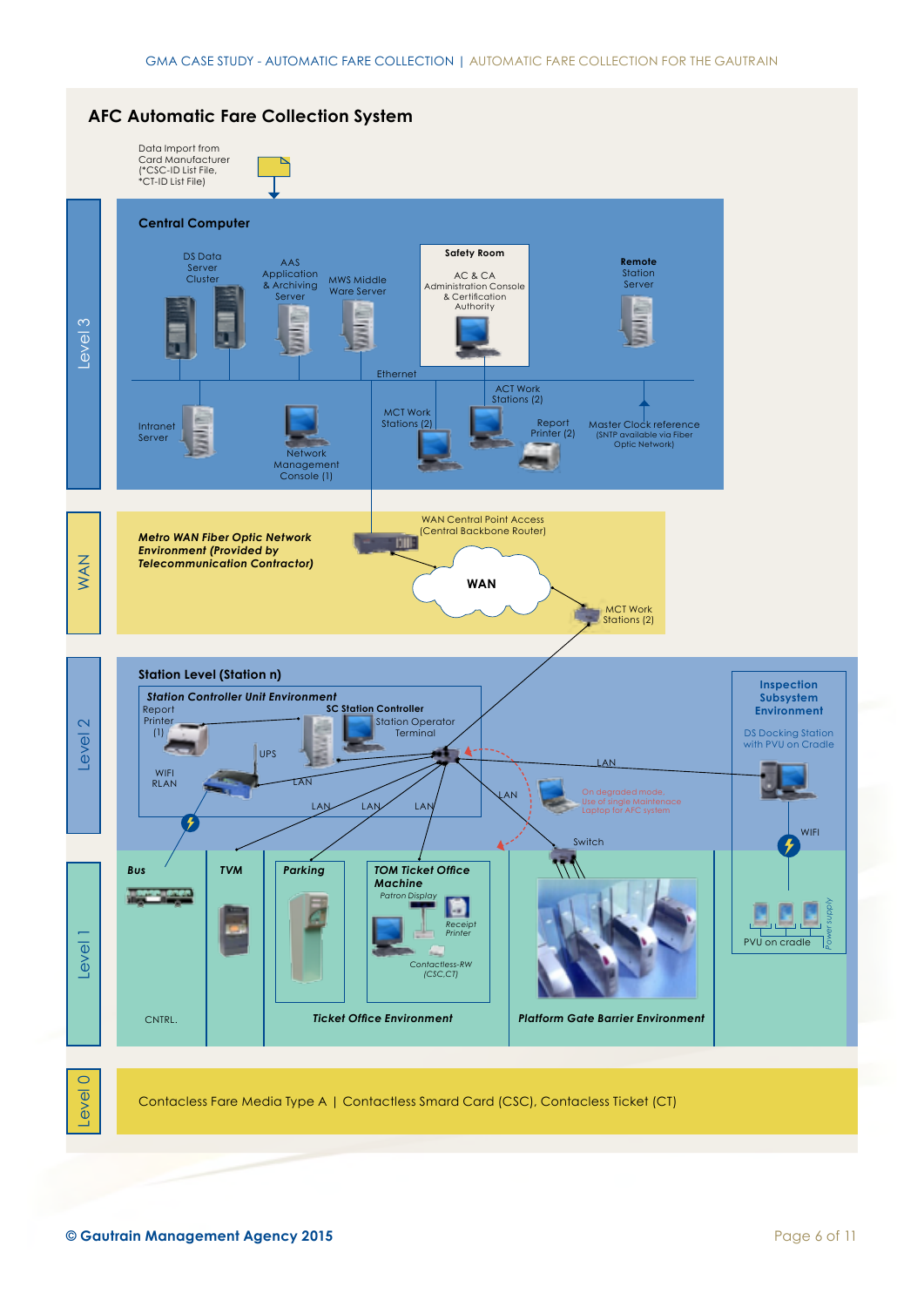#### Stringent testing procedures

In fulfilling its assurance role of the AFC system, the GMA implemented stringent testing and quality control procedures in co-operation with the Concessionaire. All electrical and mechanical systems were subjected to various rigorously defined testing phases. Pre-installation testing was done through prototype reviews of the AFC system. The contractor, Thales, built a platform prototype for this purpose that contained the essential physical and functional facilities of the AFC system.

Post-installation testing consisted of three components: SAT's (site acceptance tests), PICO's (post-installation checkouts) and SIT's (site integration tests). Testing was completed at the end of March 2010. The whole system was fully tested with the System Performance and Verifications Tests (SPVT) prior to operational commencement.

#### Safety and security requirements

A high level of security and a low level of criminality were key success factors in obtaining and retaining a sustainable revenue stream for the Gautrain. Control of fare evasion formed an important portion of the overall safety and security measures implemented as part of the Gautrain AFC system. Research undertaken by the GPG indicated that there was a direct relationship between the level of fare evasion and the level of criminal incidents in a public transport system. It was found that criminals intending to rob someone were not inclined to pay public transport fares and that a general atmosphere of lawlessness and lack of law enforcement are linked to fare evasion.

As a result, the GMA required that the Concessionaire implement stringent antifare-evasion measures. For instance, the access gates had to be of sufficient height so as to prevent persons from jumping over. The electronic mechanism of the access gates also had to prevent tailgating and passing back of cards over the access gates.

Commuters are moreover provided with a facility for registering their Gautrain Gold Cards at a ticket office, which will enable the blacklisting of a card should it be lost or stolen. They will then be able to transfer an unused value on such a card to a new card.

#### User-friendly requirements

In addition to the essential AFC requirements as contained in Schedule 1 Part 1 and Part 2 of the CA, the GMA and the Concessionaire implemented specific user-friendly features for commuters.

A physical ticket vending kiosk, called the Ticket Office Machine (TOM), staffed by Gautrain employees, was introduced at all ten stations to assist people who experience difficulties in using the ticket vending machines (TVMs), or are reluctant to make use of these as a result of inexperience in electronic vending functions or preference to interact with a human being.

The Gautrain fare policy was designed to attract maximum commuter usage. Fares are lower than the cost of using a private car for the same journey. Reduced rates were introduced for commuters who combine a bus trip or parking

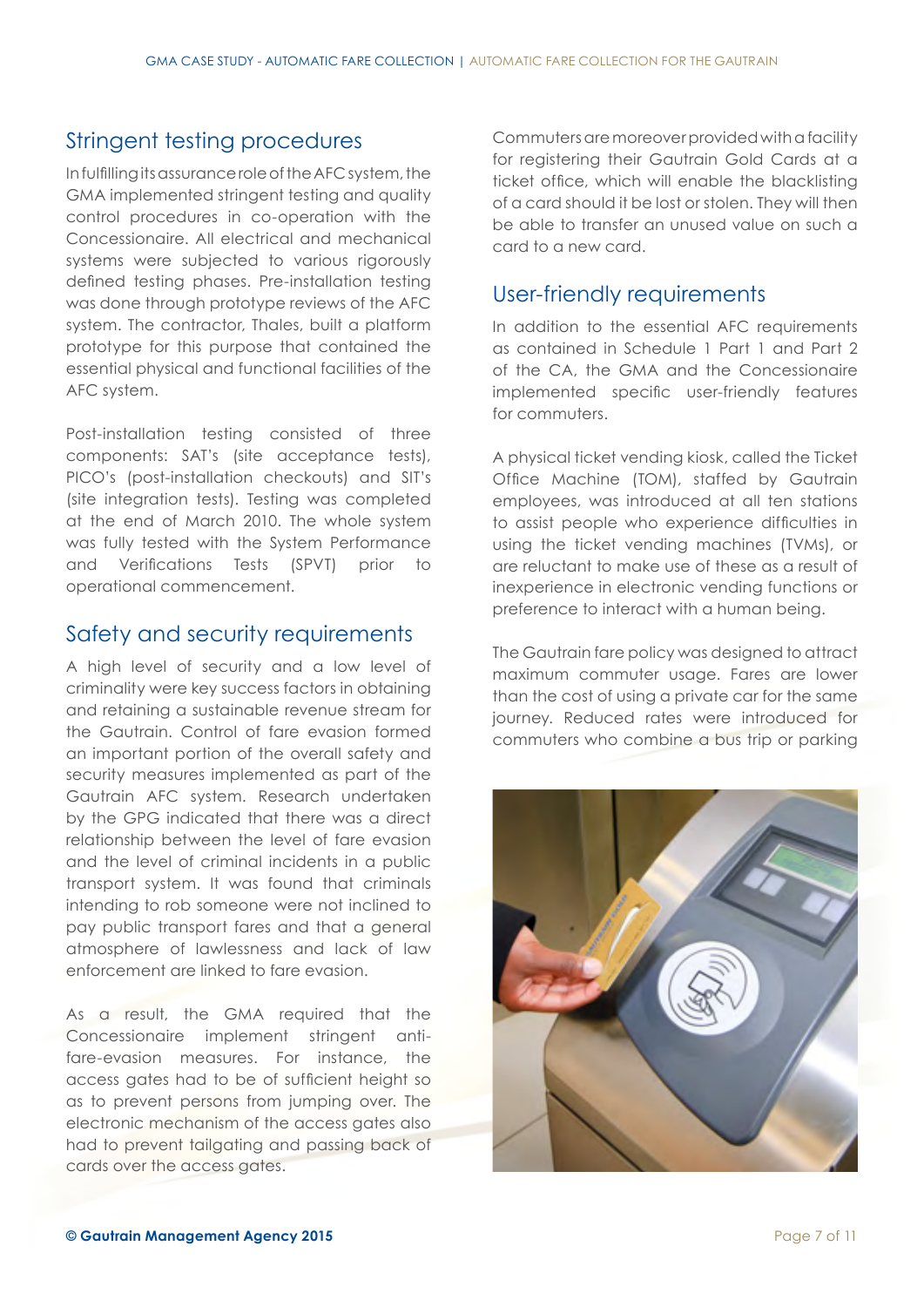usage with a train journey. Special weekly and monthly packages were made available for regular users at a discount.

In keeping with the main languages used in Gauteng, the vending machines were designed to allow a choice of English, Afrikaans, isiZulu and Sesotho.

#### Revenue management and fare optimisation

The GMA's assurance role includes revenue management. Revenue management incorporates annual fare adjustments, accounting for the revenue collected by the Concessionaire and ensuring that the Concessionaire implements income protection through the fare evasion management plan.

Fare adjustments are a sensitive and challenging issue since care should be taken to balance optimisation of commuter numbers and revenue levels. The GMA worked out a strategy of using fare adjustments to influence the behaviour of commuters in line with capacity. For example, in the 2014/15 financial year, the Gautrain bus fares were not increased, so as to stimulate demand for under-utilised bus transport, while the daily parking fare was increased substantially to alleviate parking capacity challenges.



#### Technological evolution – EMV ticketing

The ticketing system for the Gautrain Project is about to be upgraded in accordance with international EMV level 2 standards. EMV is a technical standard for smart payment cards and signifies Europay, MasterCard and Visa, the three companies that created the standard.

In July 2015, Gauteng MEC for Roads and Transport, Dr Ismail Vadi, announced the future implementation of the new EMV ticketing system for Gautrain. This means that instead of using the Gautrain Gold Card, commuters will be able to use a bank-issued credit or debit card equipped with an imbedded contactless smart card facility with a transport usage interface. In terms of the policy of the Department of Transport (DoT), these smart payment cards will eventually be used for all public transport in South Africa, not only for the Gautrain system. The new system will enhance interoperability and regulatory compliance and will result in a more integrated public transport system. Once the system is up and running, public transport users will be able to use one smartcard to access different modes of public transport.

The EMV system will be rolled out in phases from 2017. Testing of the system will be done after hours to avoid disruptions to the ticketing service. A pilot phase will be implemented on the east/ west link between O.R. Tambo International Airport and Sandton. This will be followed by the implementation of the full system.

The EMV system will also allow for use of preloaded EMV cards on BRT systems such as the ReaVaya, a move from the current cardcentric system to a back office system functional approach. Currently the cards of commuters who evade the fare or tailgate through the system are blocked. This penalty will also be applied to all EMV cards inclusive of credit and debit cards. Commuters will be denied access until the outstanding debt for tailgating is settled in full.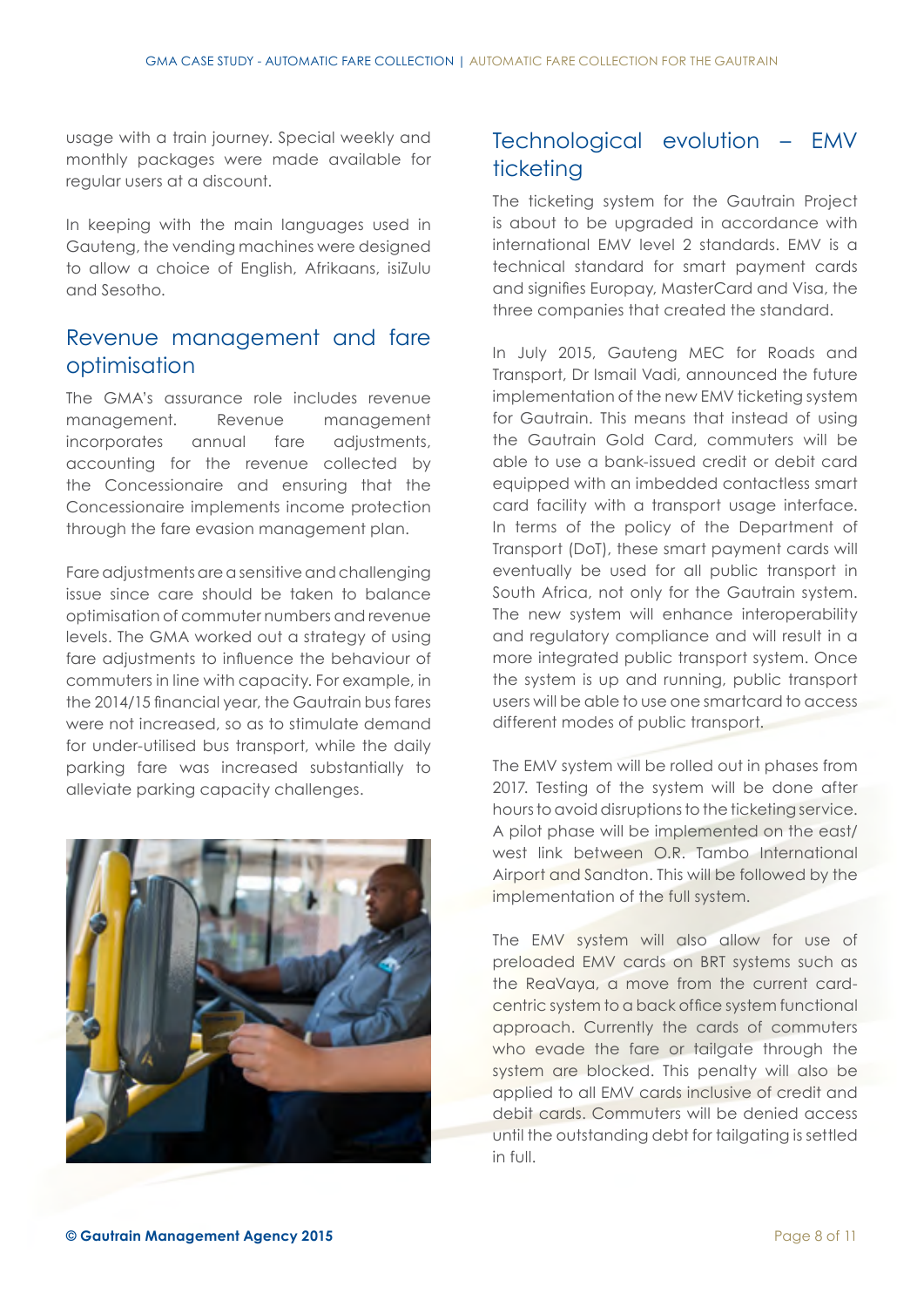## **4. WHAT WE LEARNT**

#### What worked well?

Besides a few minor hiccups as discussed below, the AFC system was developed and installed according to specification and has been functioning successfully. The system has complied with all the requirements as set out in Schedule 1 Part 1 and Schedule 1 Part 2 of the CA, and additional user-friendly features were introduced. The success of the AFC system was largely due to the close co-operation between the GPG and the Concessionaire in the areas of stringent system testing as well as safety and security.

Effective fare evasion management, in particular, has ensured low levels of fare evasion, i.e. below 1%. Ridership was increased, since commuters could rely on the efficiency and safety of the AFC system. Commuters moreover benefitted from the revenue management and fare optimisation strategy aimed at keeping fares affordable. Discounts for off-peak commuters and higher charges for peak-hour commuters and parking facilities acted as a lever for influencing commuter behaviour and alleviating capacity challenges. Fare reductions on buses were introduced to increase the off-peak use of bus services.

Extensive work has gone into the preparation of Business Rules for determining the conditions of use and payment for services inside the Gautrain system. These rules set the base for discounting fares under conditions where the train service is used in conjunction with bus or parking services. The rules also make it possible to manage total time in the system to prevent passengers from riding on trains all day long while paying for one trip only. They furthermore prevent passengers from entering and exiting at the same station as part of one trip. Another benefit of the Business Rules is that they ensure passengers are well behaved in the system as the rules guide passenger behaviour.

The risk associated with the implementation of the AFC system was low, as all the technologies



had an international footprint in that they were internationally service-proven and were in use on other rail systems worldwide.

The contactless ticketing system, moreover, has the advantage of low maintenance costs, since fare gates and bus readers require no mechanical ticket handling systems or intensive maintenance of magnetic head type ticket reading units.

The EMV ticketing system to be introduced in the near future is expected to further enhance commuter experience and to improve access to the system. Commuters will be able to top up their cards online, thereby enabling them to save time, especially when using the Gautrain from and to the O.R. Tambo International Airport.

The contract for upgrading the system has been awarded to Thales Group, the same contractor that supplied the current AFC system. This will ensure continuity and will help to overcome typical challenges encountered in implementing a new system. One of the challenges is to accommodate commuters who do not have credit or debit cards. The solution is to retain the use of the current Gold Card alongside the new smart cards for the foreseeable future.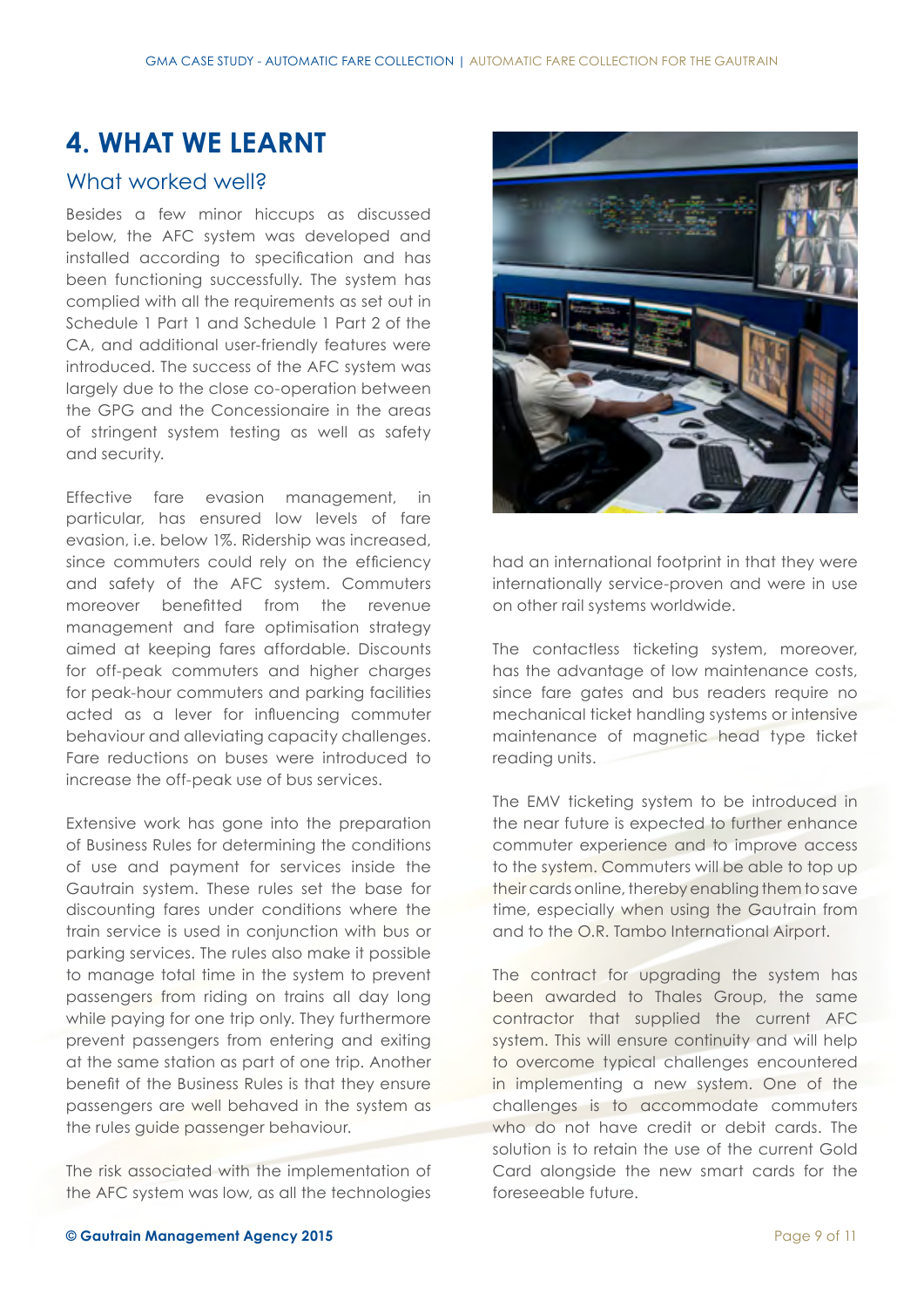#### What did not work well?

Although the partnership approach worked well in the provision of the AFC system, the communication channels would have been more direct if the AFC supplier (Thales) had been contracted directly by the Concessionaire instead of through another contractor appointed by the Concessionaire. As a result the AFC contract was concluded between the Concessionaire and a middleman instead of directly with the supplier.

The stringent testing procedures ensured a seamless implementation of the AFC system. Unfortunately, the supplier did not have to hand over the testing platform to the GMA. Retaining the testing platform would have been useful in making changes to the system and developing



new products, as is required at present with the introduction of the new EMV ticketing system.

Fare adjustments are only to some extent successful in passenger demand management.

A minor problem that deserves attention is that the introduction of the Gold Card ticketing system did not cater for first-time users who did not yet have a Gold Card. This affected first-time commuters travelling by train and wanting to make use of the bus service and/or the parking facilities as well. The only way in which this problem could be solved was to apply the more expensive option of first-time users obtaining a paper-based ticket for parking facilities and to pay when exiting. The offsite ticket sales to cater for first-time bus travellers did not work, as they were limited in number.

Another issue that did not work satisfactorily is the change given by the automatic vending machine (TVM). When buying a ticket from the TVM with banknotes, the TVM gives change in coins, which naturally creates a burden for the passenger. The specification did not require the TVM to give change in notes where practicable.

The Gautrain AFC system caters for frequent users with the purchase of monthly or weekly packages, which are priced at a discount. In hindsight the system could have been programmed to offer frequent-user discount by monitoring the frequency of usage of the system over a period of time. Discounts could then be offered automatically when usage frequency goes above preset limits.

The imminent change-over from the current ticketing system to the new comprehensive public-transport-integrated EMV system, while presenting many advantages, poses challenges in that the current closed AFC system has to be changed to an open system. An added problem is that the EMV system will necessitate involvement on the part of the banks, which means that associated banking costs will be incurred.